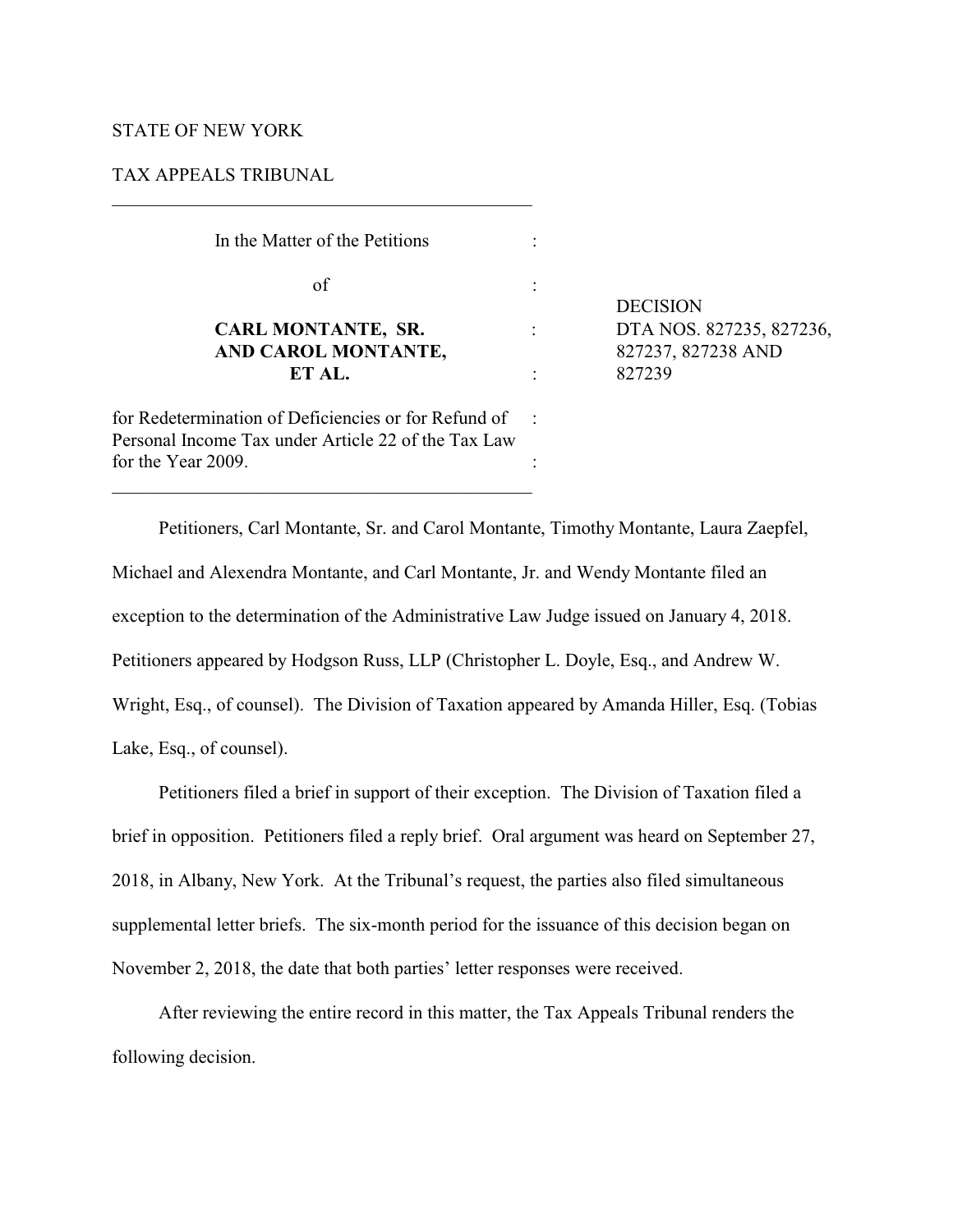### *ISSUES*

I. Whether the Division of Taxation properly disallowed the qualified empire zone enterprise credits claimed by each of the petitioners on their respective personal income tax returns for the year 2009 based upon the Department of Economic Development's order decertifying petitioners' businesses' empire zone enterprise certifications in June 2009.

II. Assuming that the Division of Taxation improperly disallowed said credits, whether the amount of credits should be modified to disallow sanitary sewer district charges and fire district charges on the basis that those charges are not eligible real property taxes pursuant to Tax Law former  $\S$  15 (e).

# *FINDINGS OF FACT*

We find the facts as determined by the Administrative Law Judge, except that we have modified finding of fact 21 to include an additional fact from the record. As so modified, the Administrative Law Judge's findings of fact appear below.

1. Petitioner Carl Montane, Sr. (Montante Sr.) founded the Uniland Development Company in the 1970s and has served as its managing director ever since.

2. Uniland Development Company is the doing business name for the Uniland Partnership of Delaware, L.P. (Uniland).

3. Uniland is a full-service real estate development company based in Amherst, New York, that owns properties primarily located in the Buffalo and Rochester areas of New York State.

4. During the 2009 tax year, Montante Sr. and Carol Montante, Timothy Montante, Laura Zaepfel, Michael and Alexendra Montante, and Carl Montane, Jr. and Wendy Montante (collectively petitioners) owned direct or indirect equity interests in Uniland.

-2-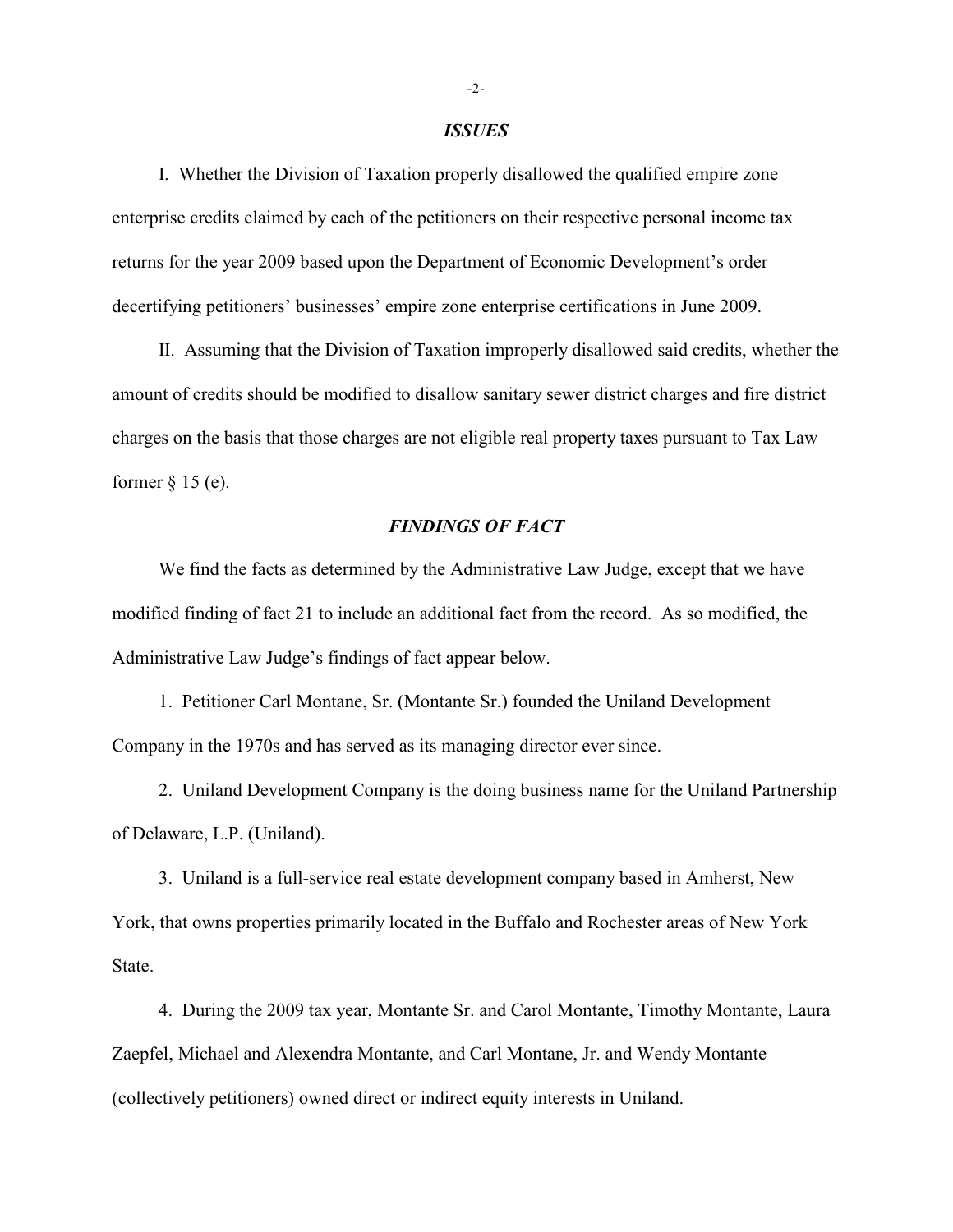5. During the 2009 tax year, petitioners Montante Sr. and Carl Montante, Jr., owned direct or indirect equity interests in Univest Il Corporation and/or its subsidiaries, including BTC Block 1/21, Inc., and ICC South, Inc. (collectively Univest).

6. During the relevant tax year, Uniland and Univest were related through petitioners' ownership.

7. For purposes of the present proceeding, from 2001 to 2008 Uniland and Univest were certified as qualified empire zone enterprises (QEZE) (collectively the Uniland QEZEs).

8. By virtue of their ownership interests in the Uniland QEZEs, petitioners were entitled to claim certain tax deductions and credits that flowed through to them so long as the Uniland QEZEs continued to be certified as QEZEs and meet the eligibility requirements for receiving such tax deductions and credits under the Tax Law.

9. For tax purposes, Montante Sr. owned 82.99% of Uniland and 99.67% of the Univest Il Corporation.

10. The remaining petitioners are Montante Sr.'s children, who own, for income tax purposes, various minority percentages of Uniland and Univest Il Corporation.

11. In his role as managing director, Montante Sr. was responsible for making all executive-level decisions, including development strategies, construction decisions, property management decisions and leasing decisions, and for establishing and approving general policies, practices and procedures on behalf of the company, including the Uniland QEZEs.

12. In the early 2000s, the Uniland QEZEs learned about New York's empire zone program and its tax benefits.

13. After determining that it owned properties within the geographic limits of certain empire zones, the Uniland QEZEs applied for certification under the program.

-3-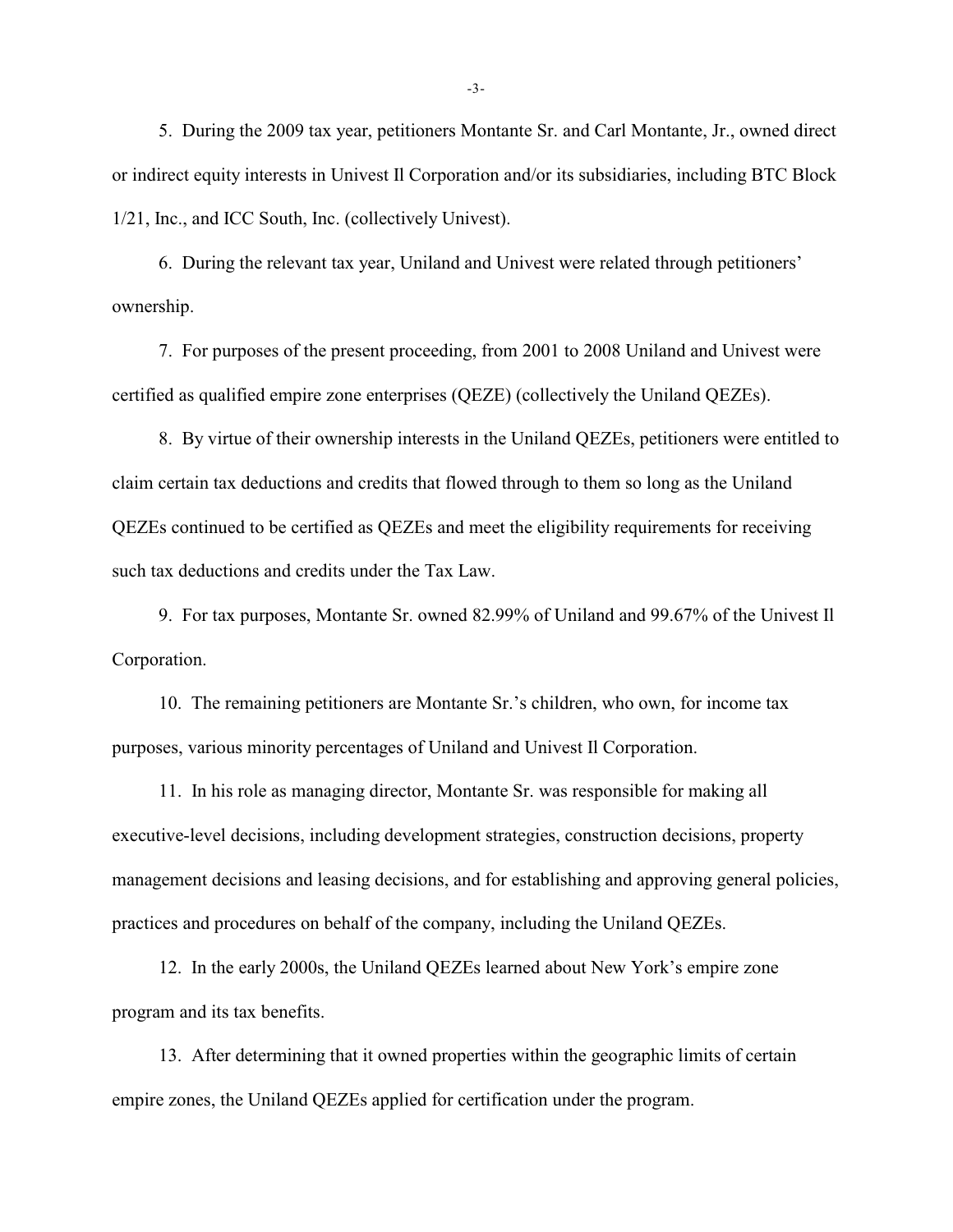14. After being certified under the program, the Uniland QEZEs made several significant changes to its policies and procedures in relation to properties located in empire zones, including establishing distinct payrolls for each of the Uniland QEZEs, whereas the Uniland QEZEs had traditionally had one payroll for all employees for all of the entities operating under the Uniland umbrella; hiring additional employees to work for the Uniland QEZEs in the empire zones and training and supervising those employees; and lowering base rents the Uniland QEZEs charged to tenants at the properties located in the empire zones such that much of the benefit of the QEZE credits was passed on to the tenants in the form of lower rents.

15. Uniland would not have taken any of these steps but for its participation in the empire zones program.

16. Subsequent to the certification of the Uniland QEZEs in the early 2000s, the Uniland QEZEs began making decisions with respect to long-term leases on properties located in the empire zones.

17. The Uniland QEZEs generally entered into leases with its tenants that spanned between 5 and 15 years in length.

18. As a result, the Uniland QEZEs made decisions with respect to pricing the leases that covered the 2009 tax year well in advance of the 2009 tax year.

19. The Uniland QEZEs made these decisions regarding lease pricing in anticipation of receiving the empire zone benefits promised to them for the full 15-year period.

20. Each of the Uniland QEZEs met the pre-April 2009 qualifications for claiming the real property tax credit under the Tax Law during the 2009 tax year.

-4-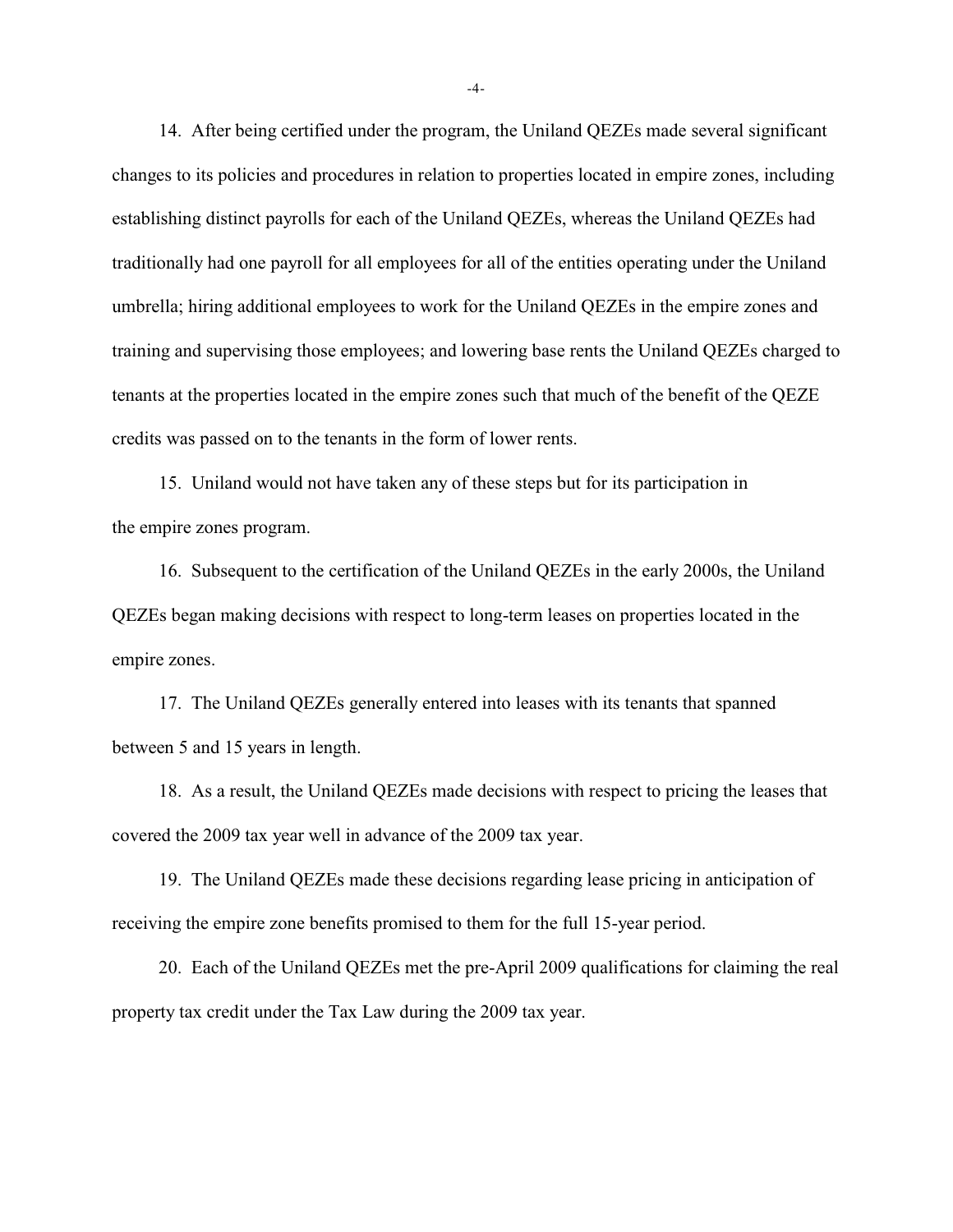21. On April 7, 2009, Governor Paterson signed the revenue portion of the 2009 New York State budget, which introduced two new criteria that businesses were required to meet to retain their empire zone certifications, the shirt-changing test and the 1:1 benefit-cost test (L 2009, c 57, pt S-10) (the 2009 amendments). The 2009 amendments had been introduced as part of a bill on or around January 7, 2009.

22. The new certification retention criteria enacted as part of the 2009 budget bill did not contain a retroactivity provision, but were effective immediately when signed by the Governor.

23. In August 2010, the Legislature amended the General Municipal Law to state that decertifications pursuant to the 2009 amendments were retroactively effective as of January 1, 2008 (L 2010, c 57, pt R).

24. The 2009 amendments also required the Commissioner of Economic Development to review all certified businesses during 2009 to determine if they should be decertified under the new criteria.

25. For the 2009 tax year, the Uniland QEZEs claimed the QEZE real property tax credit.

26. In June of 2009, the Uniland QEZEs were notified that their QEZE certifications were revoked by order of the New York State Department of Economic Development (DED) in accordance with the 2009 amendments.

27. The Uniland QEZEs appealed the revocation of their QEZE certifications by the DED.

28. Upon learning that the Uniland QEZEs were being decertified in 2009, petitioners could not have amended the terms of long-term lease agreements they entered into with their tenants in anticipation of their continued receipt of empire zone benefits.

29. In the event that petitioners prevail on the issue of retroactivity, the Division agrees

-5-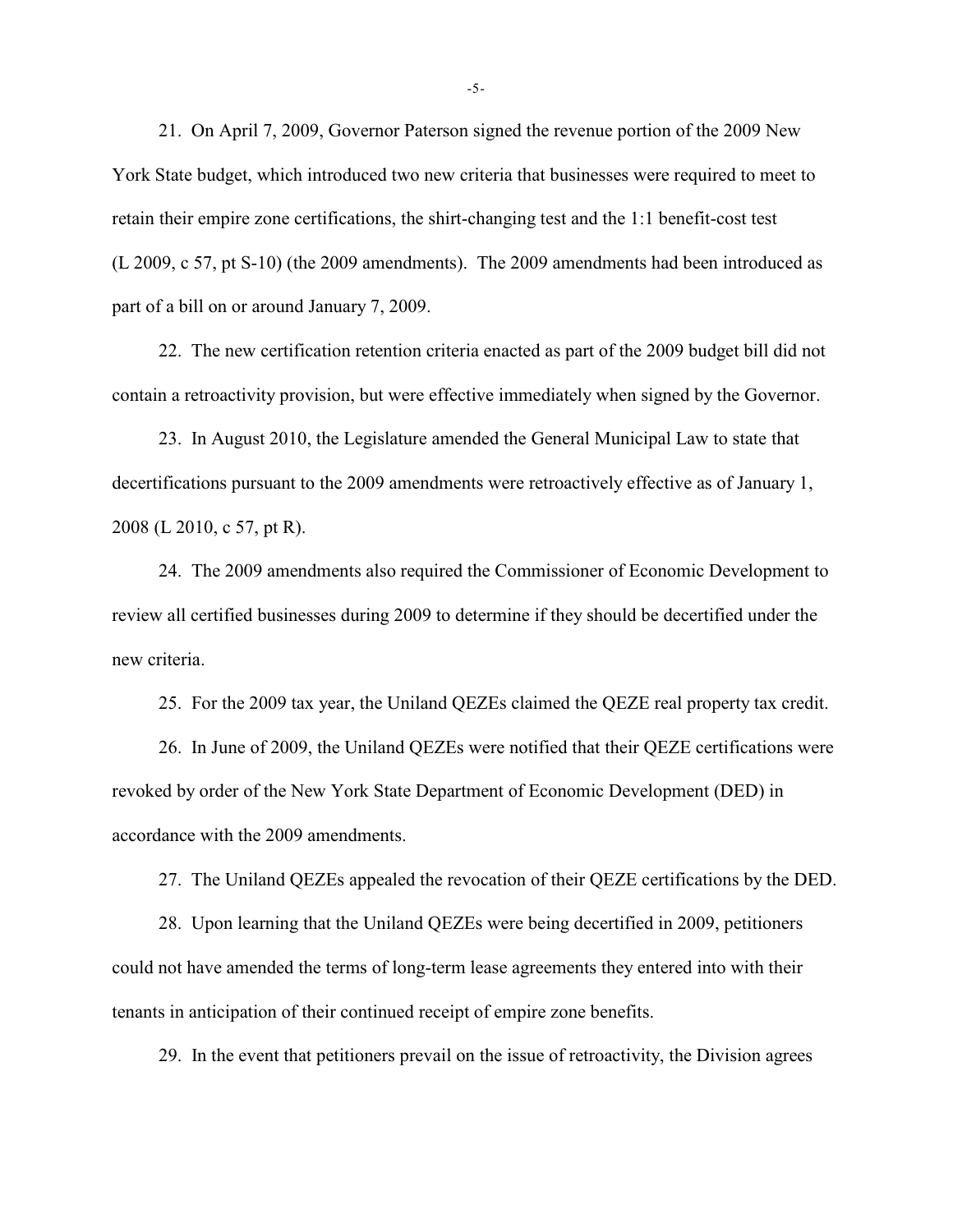that petitioners are entitled to receive certain QEZE credits from the Uniland QEZEs. The Division and petitioners disagree, however, regarding the exact amount of such credits to which petitioners would be entitled.

30. The entire difference between the eligible real property taxes reported by the Uniland QEZEs for the 2009 tax year, \$990,295.80, and the credit that, but for the 2009 amendments, would be allowed by the Division, \$949,380.60, is made up of either garbage (i.e. sanitary sewer) district charges (\$5,274.73 in total) or fire district charges (\$35,640.47 in total). The Division and petitioners disagree as to whether these charges constitute eligible real property taxes as defined by Tax Law § 15 (e).

31. During the 2009 tax year, petitioners Montante Sr. and Carol Montante, Michael and Alexendra Montante, and Timothy Montante (collectively the refund petitioners) claimed a credit on their 2009 personal income tax returns for their share of the QEZE real property tax credit claimed by the Uniland QEZEs for that year.

32. Upon review of the amended 2009 tax returns of the refund petitioners, the Division disallowed each of the claims for the QEZE real property tax credit, and, in or around July of 2014, issued notices of disallowance for tax year 2009 to each of the refund petitioners for the QEZE credits claimed as follows:

| Petitioner                      | Claimed QEZE Credits Disallowed |
|---------------------------------|---------------------------------|
| Montante Sr. and Carol Montante | \$890,555.00                    |
| Michael and Alexandra Montante  | \$12,312.00                     |
| <b>Timothy Montante</b>         | \$12,293.00                     |

33. The refund petitioners timely appealed the notices of disallowance to the Division's Bureau of Conciliation and Mediation Services (BCMS) and timely appealed the conciliation orders sustaining the notices of disallowance to the Division of Tax Appeals.

-6-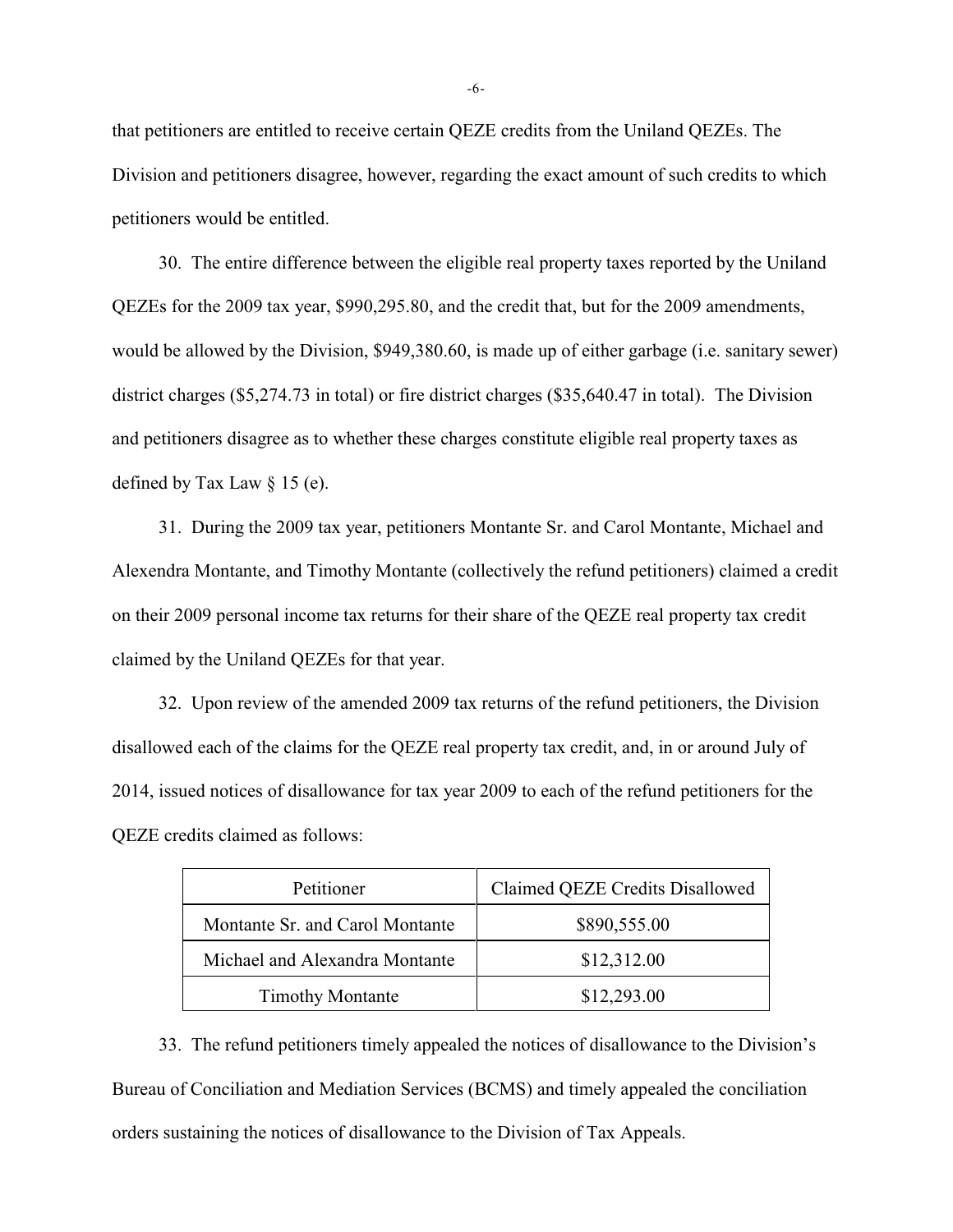34. During the 2009 tax year, petitioners Montante Jr. and Wendy Montante, and Laura Zaepfel (collectively the deficiency petitioners) first claimed their share of the credits for the Uniland QEZEs on amended personal income tax returns, which were initially granted by the Division.

35. Subsequently, on or about July 30, 2014, the Division issued the following notices of deficiency:

| Petitioner                  | Notice Number | <b>QEZE Credits Disallowed</b> |
|-----------------------------|---------------|--------------------------------|
| Carl Jr. and Wendy Montante | L-041748546   | \$15,167.00                    |
| Laura Zaepfel               | L-041748552   | \$13,887.00                    |

36. The deficiency petitioners timely appealed the notices of deficiency to BCMS and timely appealed the conciliation orders sustaining the notices of deficiency to the Division of Tax Appeals.

37. In or around May of 2015, each of the deficiency petitioners tendered full payment of the proposed deficiencies as shown on the notices of deficiency.

# *THE DETERMINATION OF THE ADMINISTRATIVE LAW JUDGE*

The Administrative Law Judge found that the decertification of the Uniland QEZEs in June 2009 was effective as of January 1, 2009 by operation of Tax Law § 14 (i) (1). Under that provision, a business ceases to be a QEZE on the first day of the taxable year during which its QEZE certification is revoked. As Tax Law  $\S$  14 (i) (1) had been in effect since the inception of the QEZE program, the Administrative Law Judge determined that the present matter does not involve a retroactive application of the law.

The Administrative Law Judge also concluded that, even if the present matter does involve a retroactive application of the law, such retroactive application is permissible. The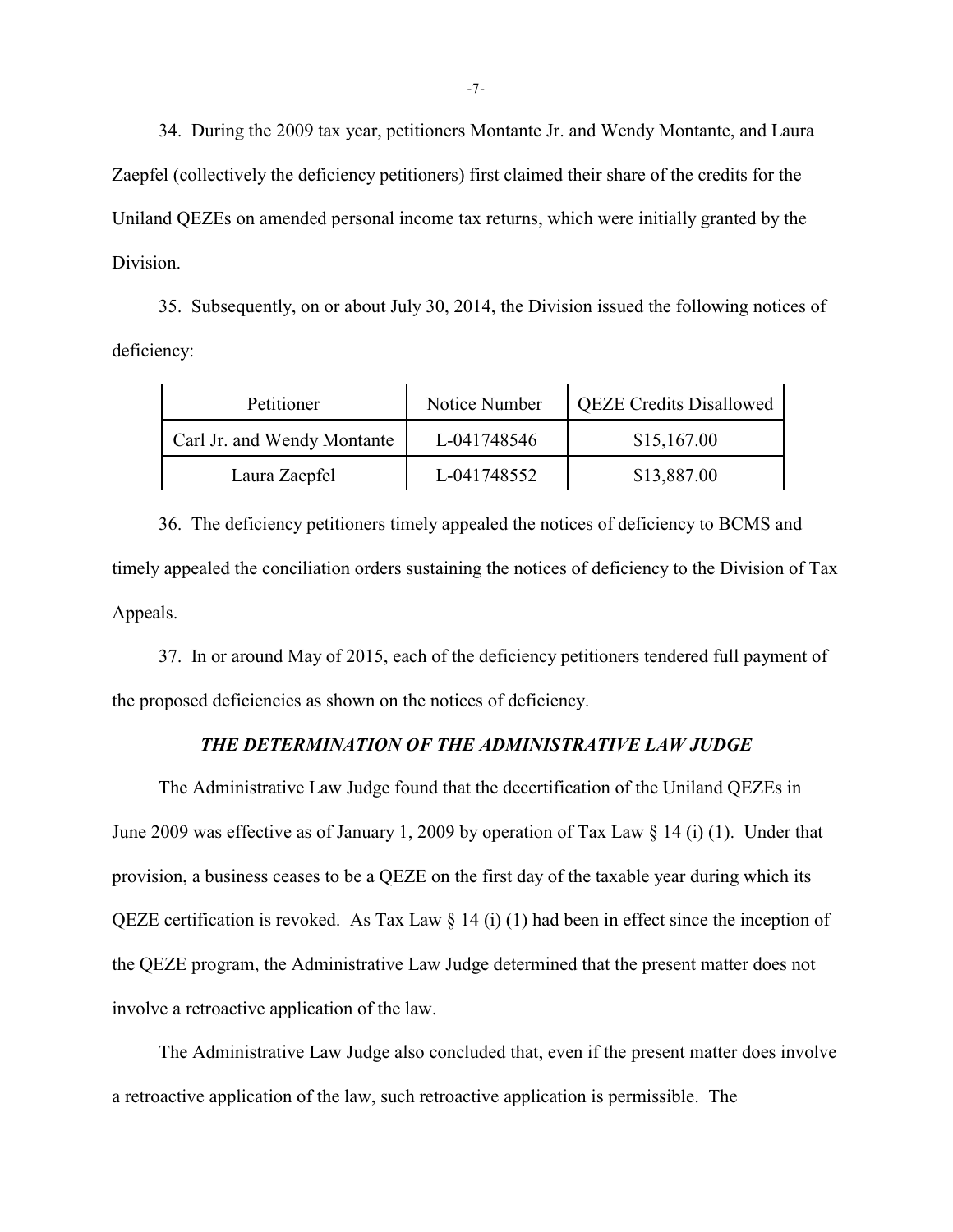Administrative Law Judge applied the three-part balancing test set forth in *Matter of Replan Dev. v Department of Hous. Preserv. & Dev. of City of N.Y.* (70 NY2d 451, 456 [1987] *appeal dismissed* 485 US 950 [1988]), also employed in *James Sq. Assoc. LP v Mullen*, 21 NY3d 233 (2013), to the facts herein to reach this conclusion. Specifically, the Administrative Law Judge noted that, although the Uniland QEZEs had the opportunity to know early in 2009 that changes in the law were likely, they did not have a realistic opportunity to conform their conduct to the changes. According to the Administrative Law Judge, however, this forewarning factor was outweighed by the relatively short retroactive period and the 2009 amendments' public purposes of curtailing abuses in the QEZE program and fiscal savings in the state budget. The Administrative Law Judge thus found that the retroactive application of the 2009 amendments did not result in a due process violation.

Although petitioners did not prevail on the issue of retroactivity, the Administrative Law Judge nonetheless determined that the garbage district and fire district charges were not eligible real property taxes for purposes of the QEZE real property tax credit.

### *ARGUMENTS ON EXCEPTION*

Petitioners take issue with the Administrative Law Judge's conclusion that the present matter does not involve a retroactive application of the law. Petitioners point to this Tribunal's decision in *Matter of NRG Energy, Inc.* (Tax Appeals Tribunal, March 14, 2018), in which we found that the application of the 2009 amendments to tax years beginning on January 1, 2009 was a retroactive application of such amendments. Petitioners note also that the Court of Appeals determined that "the 2009 Amendments should not be applied retroactively," in *James Sq. Assoc.* (21 NY3d at 250), a case addressing the application of the same amendments to the tax year beginning on January 1, 2008. Petitioners assert that the *James Sq. Assoc.* holding also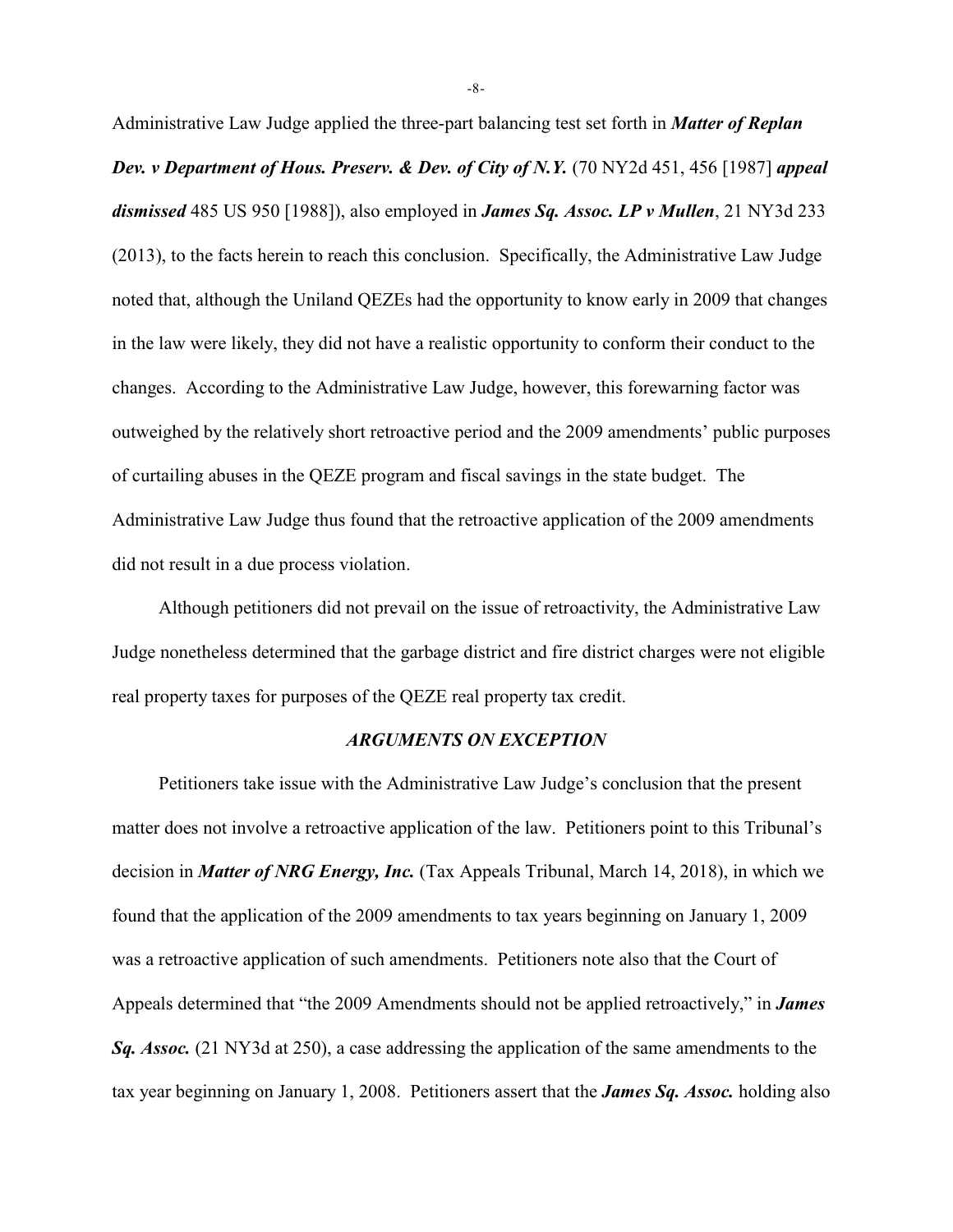applies to the 2009 tax year and thus contend that the 2009 amendments may not be applied to the Uniland QEZEs.

Alternatively, petitioners contend that even if the retroactive application of the 2009 amendments to January 1, 2009 is not prohibited by *James Sq. Assoc.*, application of the threepart *Matter of Replan Dev.* balancing test to the facts in the present matter shows that such retroactive application violated petitioners' rights to due process. Petitioners assert that they did not have adequate forewarning of the 2009 amendments and that they reasonably relied on the prior law to their detriment; that there is insufficient public purpose to justify retroactivity; and that, although the period of retroactivity here is relatively short, given the absence of any legitimate public purpose for such retroaction, any such period is excessive.

Petitioners also urge this Tribunal to consider the square corners doctrine as a basis to bar the retroactive application of the 2009 amendments in the present matter. Petitioners assert that, while this Tribunal has not used this doctrine in connection with retroactivity, New Jersey courts have done so persuasively. Petitioners contend that the square corners doctrine precludes the Division from applying the 2009 amendments to the 2009 tax year with respect to petitioners' claims for credit.

Finally, petitioners contend that the garbage and fire district charges paid by the Uniland QEZEs and included in petitioners' claim for credit constitute eligible real property taxes under Tax Law  $\S$  15 (e).

The Division concedes that the application of the 2009 amendments to the 2009 tax year is a retroactive application of the law under *Matter of NRG Energy, Inc.* The Division asserts, however, that *NRG* implicitly rejects petitioners' contention that *James Sq. Assoc.* precludes the application of the 2009 amendments to the 2009 tax year. The Division also contends that

-9-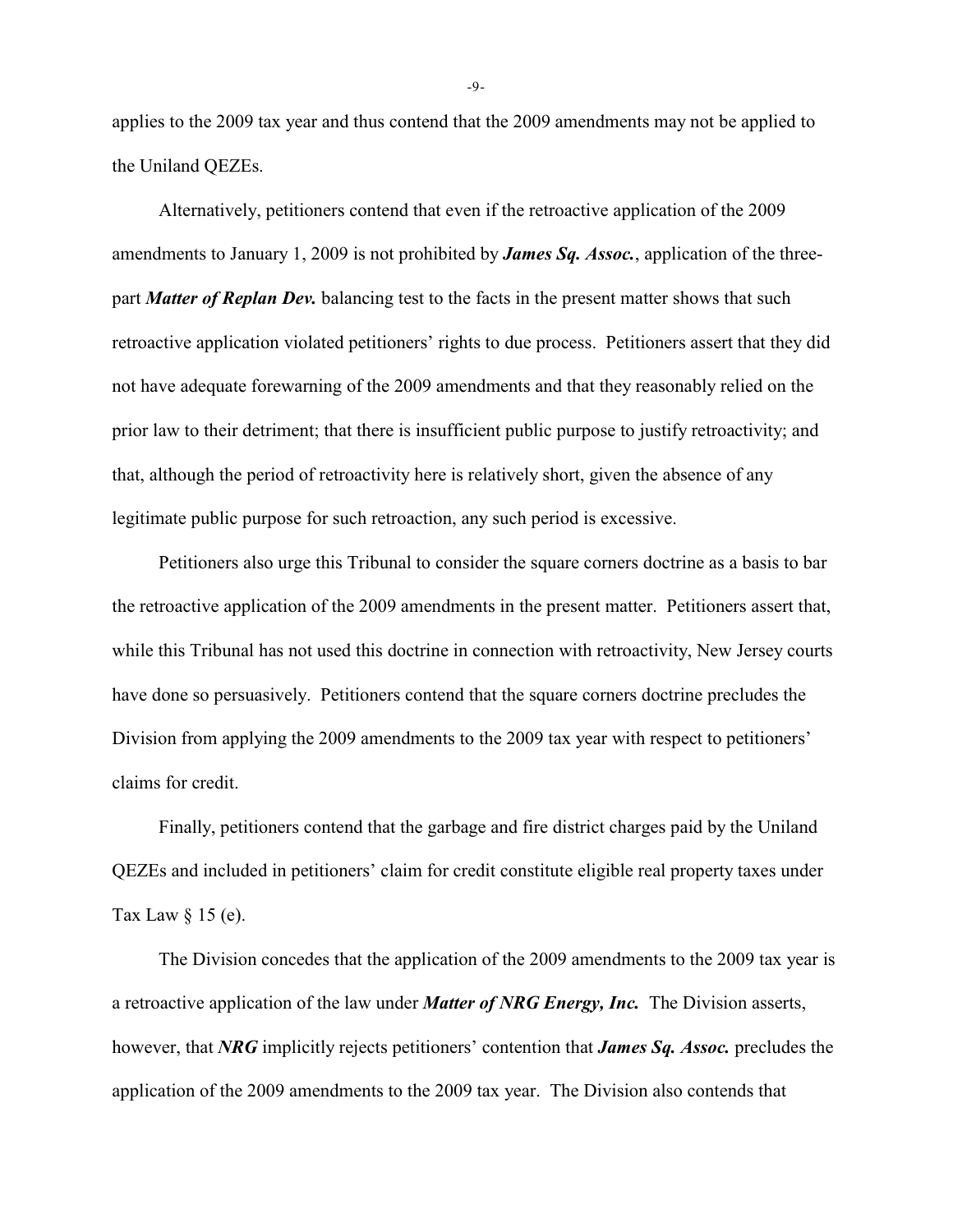application of the *Matter of Replan Dev.* balancing test mandates a conclusion in its favor. Specifically, the Division contends that petitioners had adequate forewarning of the change in the law. The Division notes that the State Comptroller had pointed out weaknesses in the empire zones program for several years prior to enactment, that the bill proposing the 2009 amendments was introduced in January 2009 and signed into law on April 7, 2009. The Division notes also that courts have not considered a retroactive period of less than 100 days, as is the case here, to be excessive. The Division also contends that the third prong of the balancing test, the public purpose of the legislation, weighs in its favor. The Division asserts that the 2009 amendments, which were effective immediately, served the public purpose of curtailing abuses of the empire zones program. The Division notes also that, although not retroactive by themselves, the 2009 amendments had a retroactive impact by operation of Tax Law  $\S 14$  (i) (1), which deems a revocation of QEZE status to have occurred on the first day of the taxable year of revocation. Accordingly, the Division asserts that retroactivity here was required by statute, a valid public purpose.

The Division rejects petitioners' square corners argument as meritless, asserting that the New Jersey cases cited by petitioners in support thereof have nothing to do with New York State law.

The Division also contends that petitioners have failed to prove that the garbage and fire district charges paid by the Uniland QEZEs qualify as eligible real property taxes under Tax Law  $§ 15 (e).$ 

At oral argument, this Tribunal provided the parties the opportunity to file supplemental written arguments regarding *Matter of Hale* (Tax Appeals Tribunal, June 14, 2018), a case involving the same question of retroactivity as is at issue here.

-10-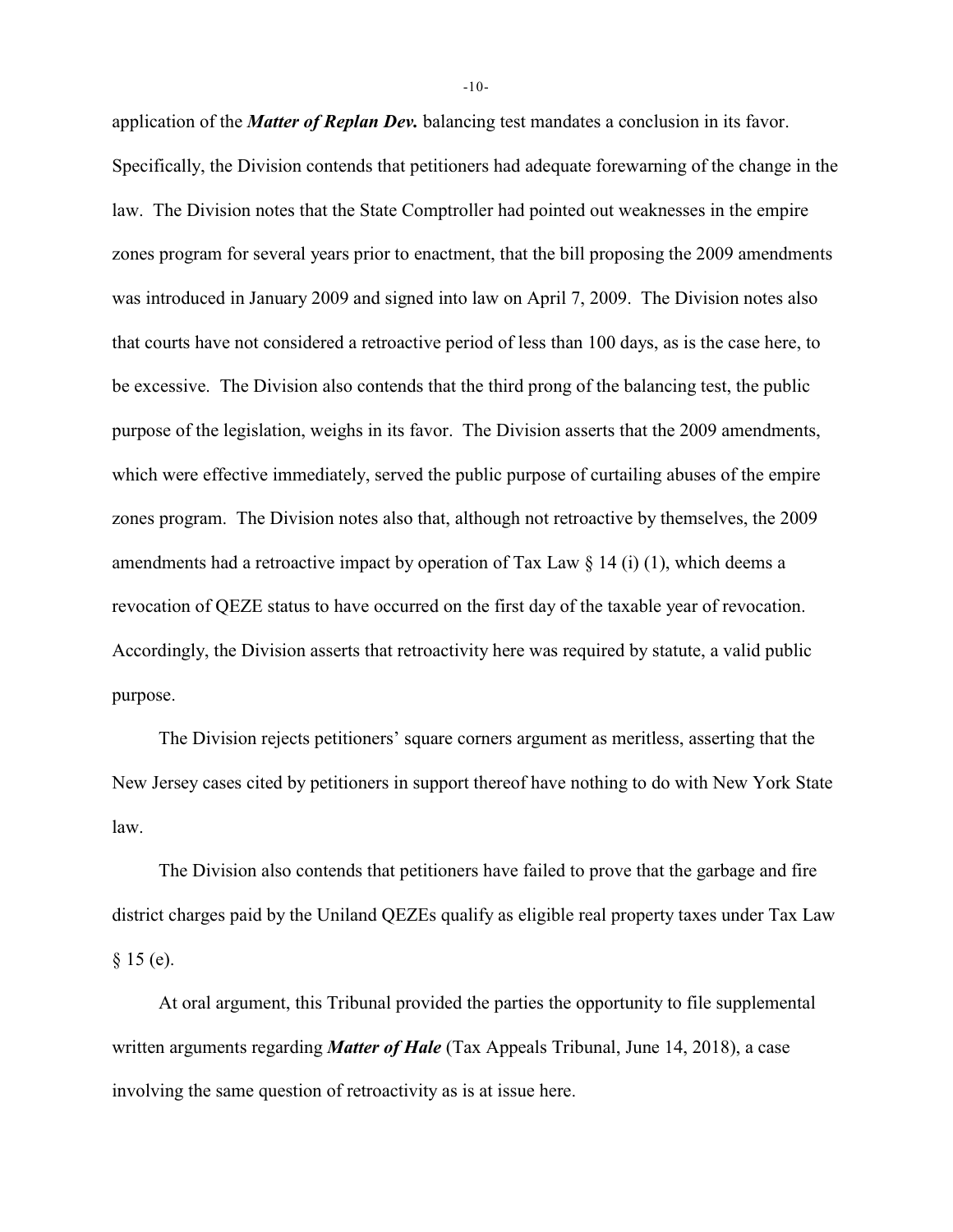In response, petitioners contend that applying the three-prong test to petitioners' facts and circumstances, using the same format as was applied in *Hale*, must result in a finding that the 2009 amendments may not be applied retroactively to petitioners. Petitioners assert that the forewarning and public purpose factors weigh in their favor and offset the length of the retroactive period factor that favors the Division.

The Division contends that there is no major distinction between the facts in *Hale* and the facts herein. Accordingly, the Division asserts that the analysis and conclusions in that case are controlling in the present matter and require denial of the petitions.

### *OPINION*

The now-discontinued empire zones program is an economic development program that provides tax benefits to qualified business enterprises located in areas of the state deemed to be in need of such assistance (*see* General Municipal Law § 956 [statement of legislative findings and declaration regarding the program]). Although the program has been discontinued, a QEZE certified as of June 30, 2010 may continue to claim tax benefits for the remainder of its benefit period, so long as it remains eligible. A business enterprise must be certified by the Commissioner of Economic Development under article 18-B of the General Municipal Law to be eligible to claim benefits under the program (*see* General Municipal Law § 959 [a]).

From the inception of the program, business enterprises have been required to meet certain criteria in order to obtain QEZE certification. The Uniland QEZEs met such criteria when they were first certified in the early 2000s.

The 2009 amendments introduced two new eligibility criteria. Specifically, businesses were prevented from reincorporating or transferring employees or assets among related entities in order to appear to have created new jobs or made new investments to maximize tax benefits

-11-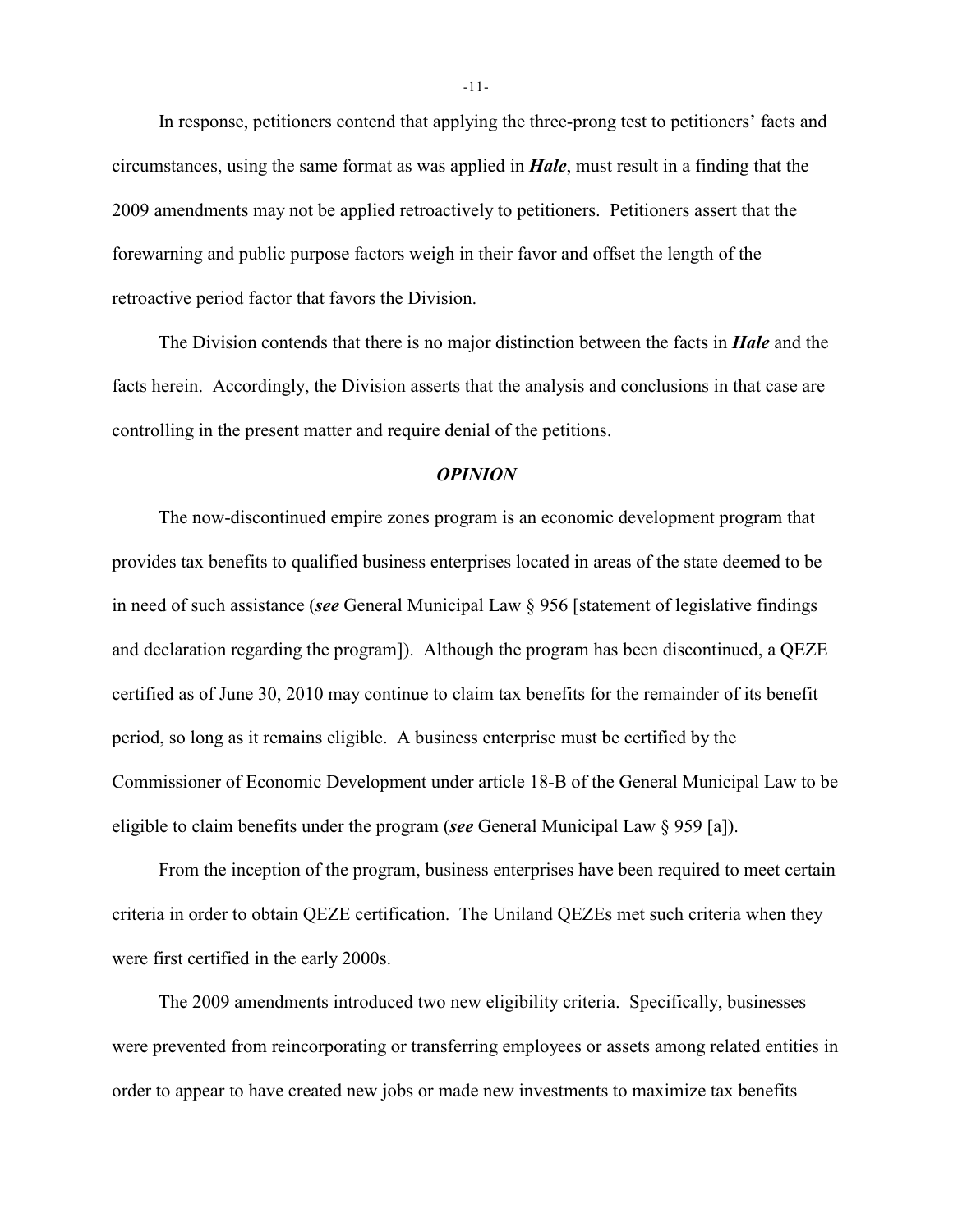under the empire zones program (i.e., no shirt-changing) (*see* General Municipal Law § 959 [a]). Businesses were also required to provide economic returns to the state in the form of employee wages and benefits and facility investment greater in value than the tax benefits received under the program (the 1:1 cost-benefit test) (*see* General Municipal Law § 959 [a] [v] [6]). These changes became effective immediately upon enactment of the law on April 7, 2009 (*see* L 2009, ch 57, p S-1, § 44).

The Uniland QEZEs did not meet the new eligibility criteria. Accordingly, their certifications were revoked by the Commissioner of Economic Development in June 2009.<sup>1</sup>

For personal income and corporate franchise tax purposes, a business is deemed to lose its QEZE status on the first day of the taxable year in which its certification is revoked (Tax Law § 14 [i] [1]). This provision has been in effect since 2000 (*see* L 2000, ch 63, part GG). The Division thus deemed the Uniland QEZEs' June 2009 decertification to be effective on January 1, 2009 and disallowed petitioners' claims for QEZE tax credit for 2009 accordingly.

Petitioners contest this application of Tax Law  $\S$  14 (i) (1) and contend that the denial of their claims for QEZE credit is the result of an improper retroactive application of the 2009 amendments contrary to their rights to due process under the United States and New York Constitutions.

As we have previously determined, and as the Division now concedes, the application of the 2009 amendments to January 1, 2009 by operation of Tax Law  $\S$  14 (i) (1) is a retroactive application of the law (*Matter of Hale*; *Matter of NRG Energy, Inc.*).<sup>2</sup>

 $<sup>1</sup>$  As noted, the 2009 amendments contained a provision that required the Commissioner of Economic</sup> Development to review all QEZEs during the 2009 calendar year to determine if they should retain their certification under the new rules (*see* General Municipal Law § 959 [w]).

<sup>&</sup>lt;sup>2</sup> The determination's conclusion to the contrary on this point is thus erroneous. In fairness, we note that the determination predates our decisions in both *Hale* and *NRG*.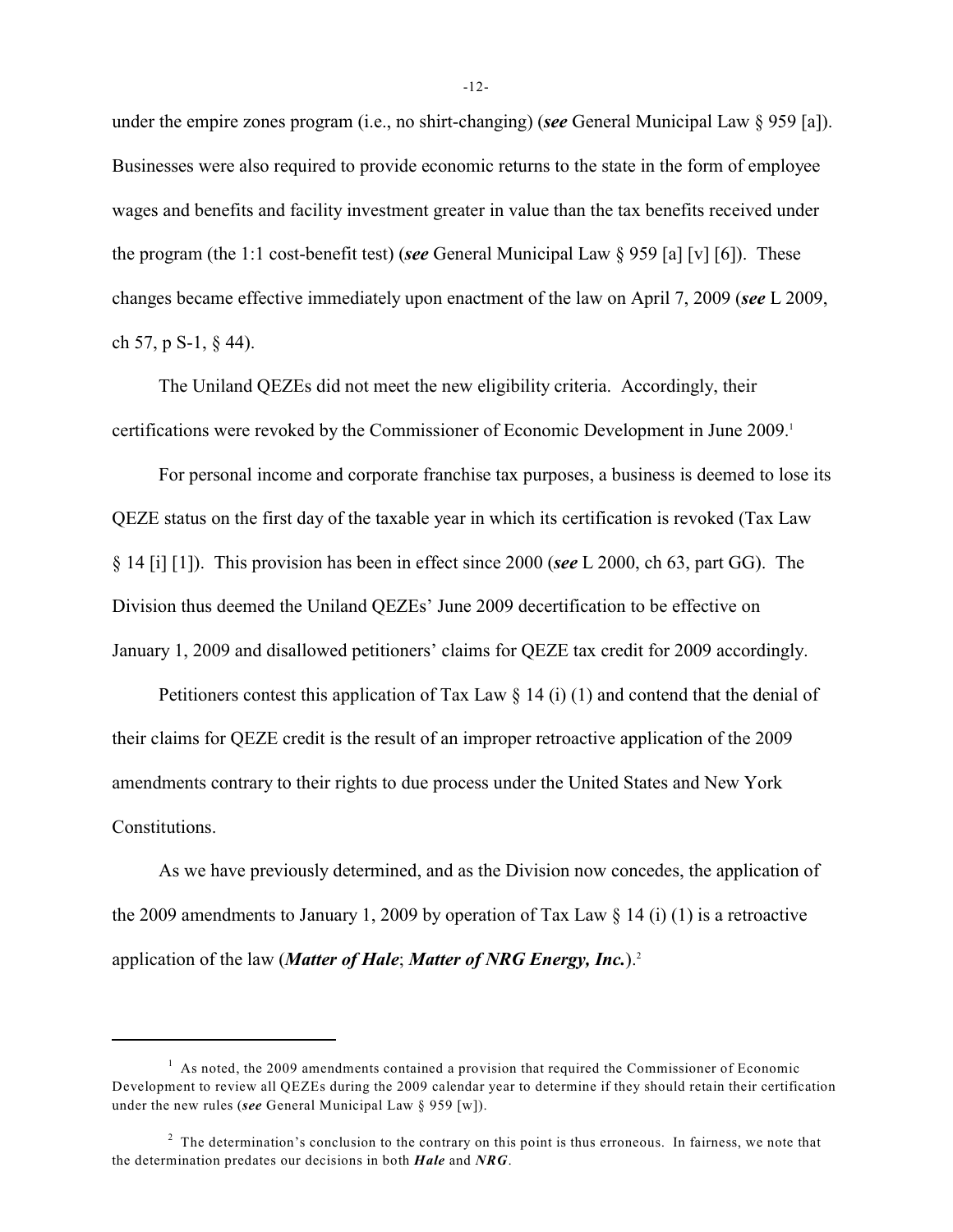In *Hale* and *NRG*, we noted the different opinions among courts and scholars as to whether a statute adopted during an open tax year and made effective as of the first day of that year, such as the present circumstance, is properly considered a retroactive application of a statute. We concluded that it was and our rationale in *NRG* may be applied to the present matter:

"[T]he application of Tax Law  $\S$  14 (i) (1) renders petitioner unqualified to participate in the Empire Zones Program as of January 1, 2009 based upon program requirements that were not in effect until April of that year. Thus, the application of the 2009 amendments in the present case attached 'new legal consequences' to actions of petitioner that occurred prior to the enactment of the 2009 amendments (*Landgraf v USI Film Prod.*, 511 US 244, 290 [1994]). Accordingly, we find that the application of the 2009 amendments to the 2009 tax year constituted a retroactive application of the statute."

Although retroactive statutes are generally looked upon with disfavor (*see James Sq.*

*Assoc.*, 21 NY3d at 246), retroactive tax statutes are treated somewhat more favorably:

"Retroactivity provisions in tax statutes, if for a short period, are generally valid (citations omitted), and ordinarily are upheld against due process challenges, unless in light of 'the nature of the tax and the circumstances in which it is laid,' the retroactivity of the law is 'so harsh and oppressive as to transgress the constitutional limitation'" (*Matter of Replan Dev.*, 70 NY2d at 455 quoting *Welch v Henry*, 305 US 134, 147 [1938]).

At oral argument, petitioners suggested that this more favorable rule should not apply in

the present matter because the 2009 amendments modified the General Municipal Law, not the

Tax Law. We disagree. As the Appellate Division noted in *James Sq. Assoc.*:

"The 2009 amendments at issue are not, strictly speaking, retroactive tax laws, i.e., they do not retroactively impose a new tax or increase an existing tax. The amendments, however, alter plaintiffs' eligibility for tax credits, and the cases addressing the retroactive application of tax statutes are therefore instructive" (91 AD3d 164, 173 [4th Dept 2011], *affd* 21 NY3d 233 n[2013]).

The Court of Appeals also employed case law dealing with the retroactivity of tax statutes in

affirming the Appellate Division's decision in *James Sq. Assoc.*, as did this Tribunal in *Hale*.

We thus properly apply such case law in the present matter.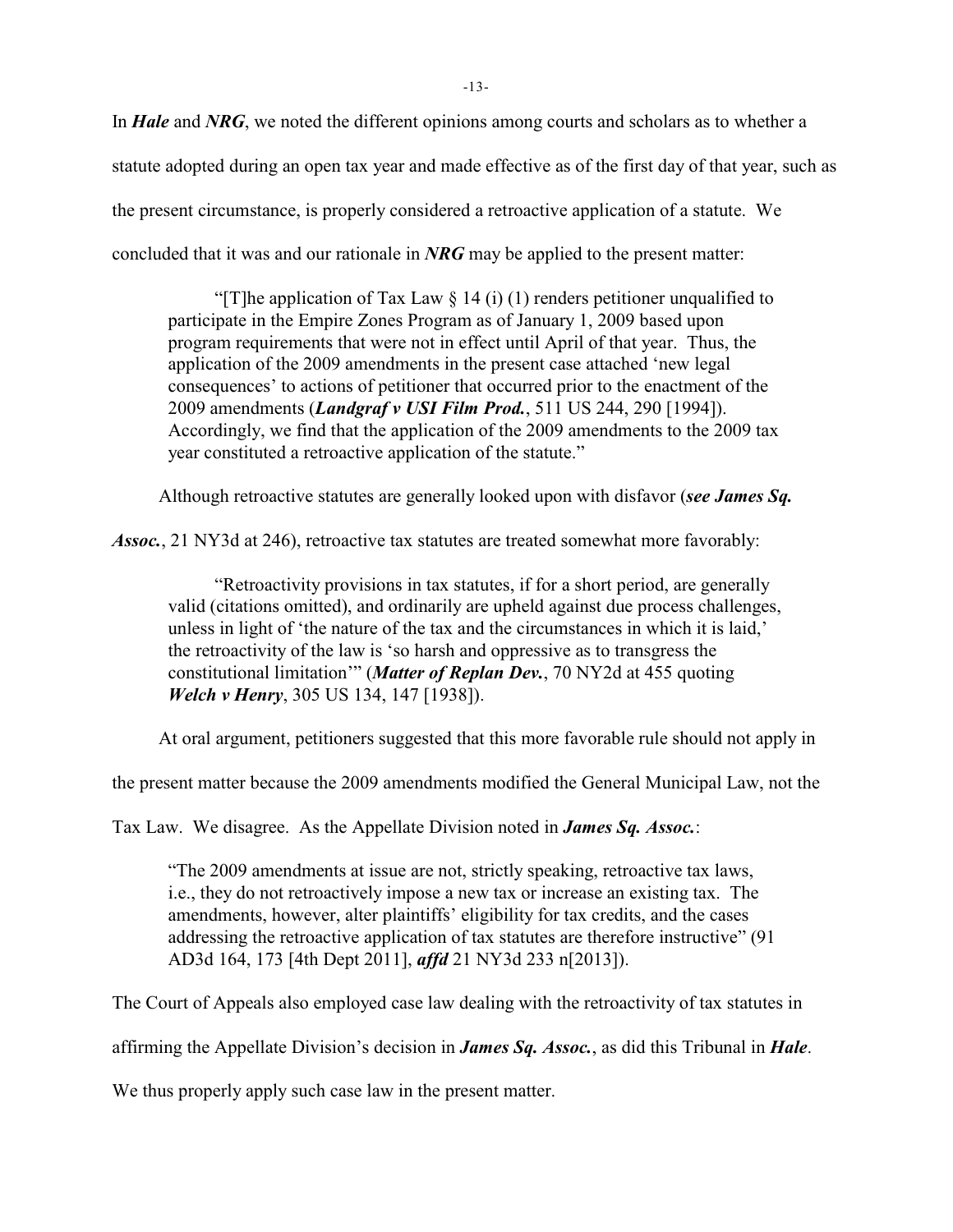Petitioners also contend that the Legislature did not intend for the 2009 amendments to be retroactive to January 1, 2009. In support, petitioners argue that the "effective immediately" language of the 2009 amendments (L 2009, ch 57, p S-1, § 44) should take precedence over the general language in the Tax Law. This contention, however, is contradicted by the 2010 amendments (*see* finding of fact 23), by which the Legislature clearly expressed its intent regarding the retroactive effect of the 2009 amendments:

"It is the intent of the legislature to clarify and confirm that the amendments made to the general municipal law by chapter 57 of the laws of 2009 [i.e. the 2009 amendments] that require the revocation of certification of certain business entities previously certified under the empire zones program are intended to be effective for the taxable year in which the revocation of certification occurs and for all subsequent taxable years" (L 2010, ch 57, part R,  $\S$  1).

Even without considering the 2010 amendments, the Legislature's intent regarding the effective retroactivity of the 2009 amendments to the General Municipal Law for Tax Law purposes is clear. As noted, the 2009 amendments created new QEZE eligibility criteria. The amendments also directed a review of all QEZEs during the 2009 calendar year to determine if they should retain their status under the new rules. The Legislature was aware that if such review resulted in a revocation of QEZE status then, pursuant to Tax Law § 14 (i) (1), such revocation would be effective as of January 1, 2009. The 2009 amendments contain no language restricting the operation of Tax Law  $\S 14$  (i) (1) with respect to revocations made as a consequence of the new rules.

We next note our disagreement with petitioners' contention that *James Sq. Assoc.* prohibits any retroactive application of the 2009 amendments, no matter the duration. The question presented in *James Sq. Assoc.* was whether the 2009 amendments could be retroactively applied to the tax year beginning January 1, 2008, a period of at least 16 months.<sup>3</sup>

-14-

<sup>&</sup>lt;sup>3</sup> The parties in *James Sq. Assoc.* disputed whether the period of retroactivity was 16 months (as measured from the April 2009 enactment of the 2009 amendments) or 32 months (as measured from the August 2010 enactment of the 2010 amendments [*see* finding of fact 23]). The Court found it unnecessary to resolve this dispute (21 NY3d at 249 ["Regardless of whether the period of retroactivity is deemed to span 16 or 32 months . . ."]).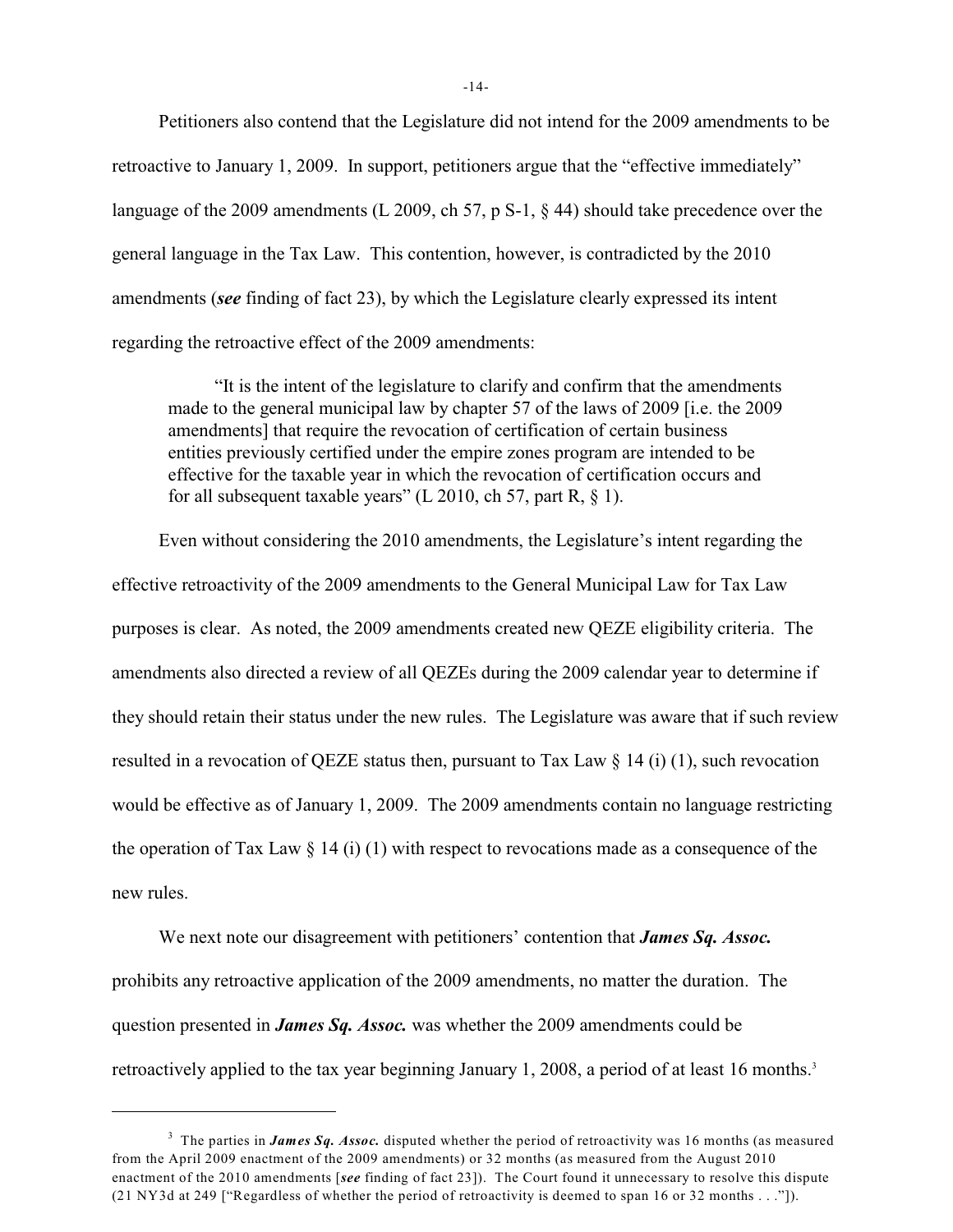As petitioners correctly observe, *James Sq. Assoc.* held that "the 2009 Amendments should not be applied retroactively" without further express qualification (21 NY3d at 250) and did not specifically state that its holding was limited to the 2008 tax year at issue in that case. In the present matter, however, we must determine whether the 2009 amendments may be applied to January 1, 2009, a 97-day retroactive period. Considering that *James Sq. Assoc.* deferentially observes that "one year of retroactivity is not considered excessive according to *Replan*" (21 NY3d at 249), we think it clear that *James Sq. Assoc.* does not provide for a per se ban on retroactive application of the 2009 amendments, as petitioners suggest. Hence, we conclude on this point, as we did in *Hale*: "There is nothing in the court's decision in *James Sq. Assoc.* that would prohibit us from reviewing whether the retroactive application of the 2009 amendments in this case also violates petitioners' rights to due process."

As in *Hale*, we now turn to the multi-factor balancing of equities test set forth in *Matter of Replan Dev.*, to determine whether the retroactive application of the 2009 amendments to January 1, 2009 is "so harsh and oppressive" that it violates petitioners' rights to due process. The test considers three factors: (1) "the taxpayer's forewarning of a change in the legislation and the reasonableness of . . . reliance on the old law," (2) "the length of the retroactive period," and (3) "the public purpose for the retroactive application" (*Matter of Replan Dev.* at 456; *see also James Sq. Assoc.*, 21 NY3d at 246).

As we noted in *Hale*, the forewarning and reasonable reliance factor of the *Matter of Replan Dev.* analysis protects a taxpayer who reasonably relied on the law in effect at the time an action was taken, but is not afforded the opportunity, due to lack of notice of the possible change in the law, to take any action to avoid the repercussions of the new law. This inquiry focuses on whether "the taxpayer's 'reliance' has been justified under all the circumstances of the case and

-15-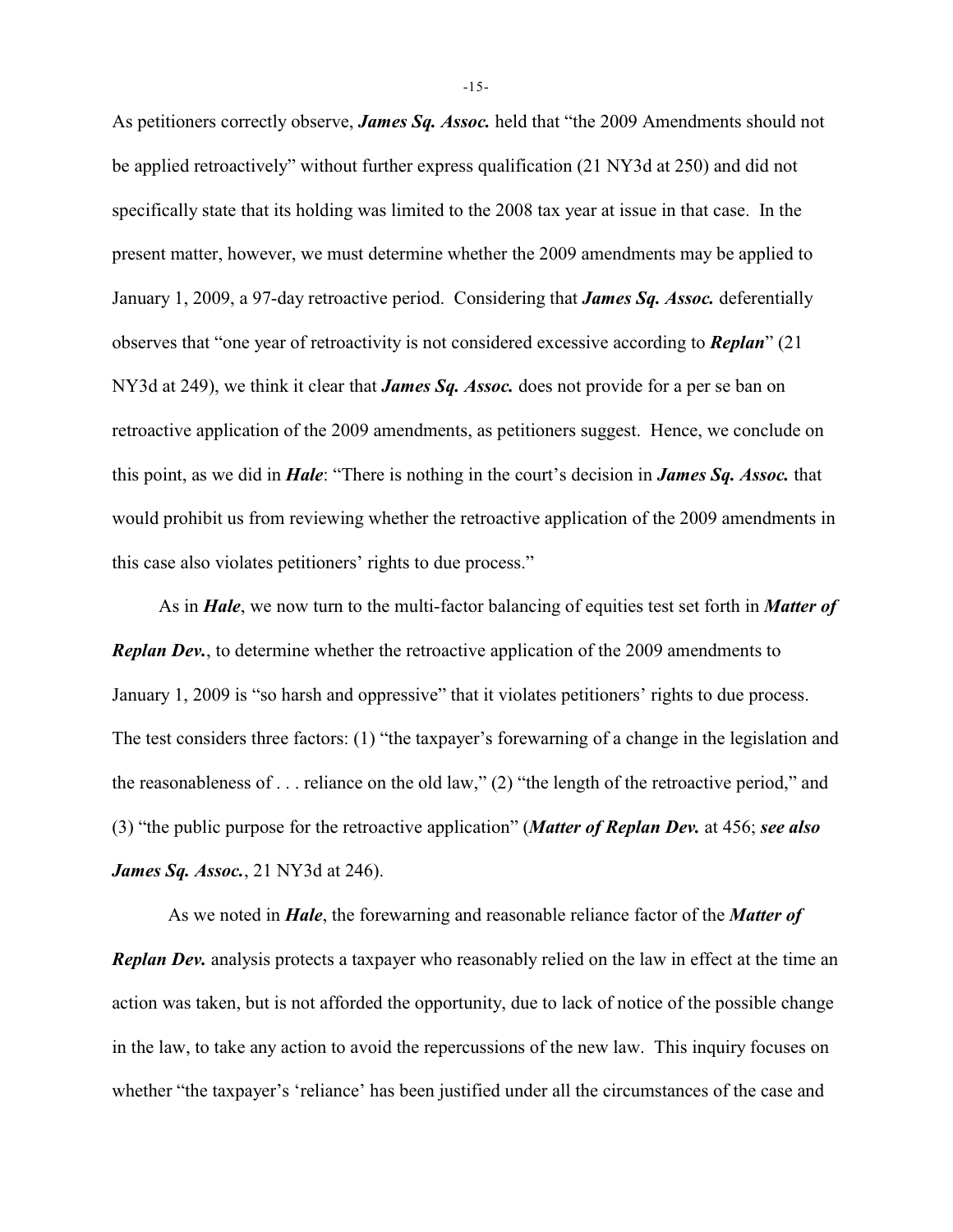whether his 'expectations as to taxation [have been] *unreasonably* disappointed'" (*Matter of Neuner v Weyant*, 63 AD2d 290, 300 [2d Dept 1978], *appeal dismissed* 48 NY2d 975 [1979] *quoting Wilgard Realty Co. v Commr.*, 127 F2d 514, 517 [2d Cir 1942], *cert denied* 317 US 655 [1942] [emphasis added]).

Similar to the situation in *Hale*, there is no evidence in the record indicating that either the Uniland QEZEs or petitioners could have taken any action in 2008 or 2009 to alter DED's decision to revoke the Uniland QEZEs' certification in June 2009. Indeed, petitioners do not claim that they or the Uniland QEZEs could have avoided revocation under the 2009 amendments, but rather argue that they had no opportunity to correct actions that were taken well before 2009 in reliance on their continuing QEZE status under pre-2009 rules. Specifically, petitioners note the cost of establishing and maintaining separate payrolls for each of the Uniland QEZEs; the cost of hiring additional employees in order to qualify for QEZE tax credits; the cost of training, supervising and managing such employees; and the negotiation of long-term leases whereby some portion of the benefit of the QEZE credits was passed on to tenants in the form of lower rents (*see* findings of fact 14-19).

The enactment of tax legislation retroactive to the beginning of the year of enactment is, historically, a common legislative practice (*United States v Carlton*, 512 US 26, 32-33 [1994]). Moreover, tax exemptions and credits are "freely repealable" by the Legislature (*James Sq. Assoc.*, 21 NY3d at 247; NY Const, art XVI, § 1). Accordingly, while petitioners have shown that they continued to rely on pre-2009 law to their detriment during 2009, we nonetheless conclude, as we did in *Hale*, that "given the short period of retroactivity in the present matter, we cannot find that petitioners' expectations to continue to receive QEZE credits in 2009 were 'unreasonably disappointed' (*Matter of Replan Dev.* at 456)."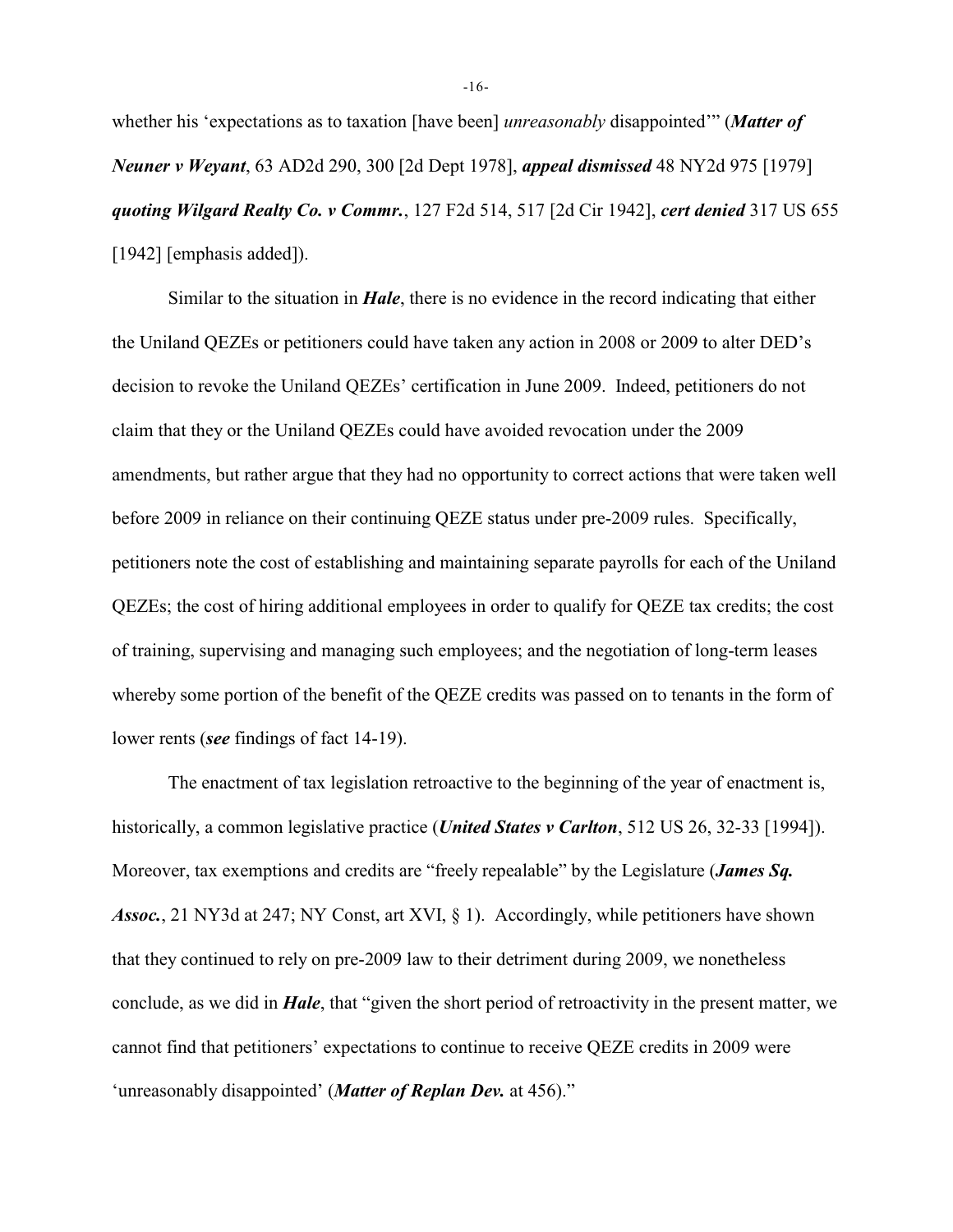The duration of the retroactive period factor weighs in favor of the constitutionality of the retroactive application of the 2009 amendments. "[T]ax legislation that is retroactive to the beginning of the year of enactment has routinely been upheld against due process challenges" (Erika K. Lunder, Robert Meltz, and Kenneth R. Thomas, *Constitutionality of Retroactive Tax Legislation*, Congressional Research Service, Oct. 25, 2012 at 2; *see also United States v* **Darusmont**, 449 US at 292, 297 ["[t]he Court consistently has held that the application of an income tax statute to the entire calendar year in which enactment took place does not per se violate the Due Process Clause . . . .]). Indeed, we have found no precedent concluding that such a tax statute violates a taxpayer's due process rights. Accordingly, we find that "[t]he 97-day retroactive period at issue in this case cannot be held to reach 'so far into the past' that it would render this retroactive application of a statute a violation of petitioners' due process rights" (*Hale* citing *Matter of Varrington Corp. v City of N.Y. Dept. of Fin.*, 85 NY2d 28, 32 [1995]).

As in *Hale*, we find that the retroactive application of the 2009 amendments lacked a valid public purpose and we adopt the following reasoning contained in *James Sq. Assoc.* with respect to this factor:

"retroactively denying tax credits to plaintiffs did nothing to spur investment, to create jobs, or to prevent prior shirt-changing. The retroactive application of the 2009 Amendments simply punished the Program participants more harshly for behavior that already occurred and that they could not alter" (*James Sq. Assoc.* at 250).

Petitioners note that *James Sq. Assoc.* found that the lack of a valid public purpose for the retroactive application of the 2009 amendments was "dispositive in this case" (21 NY3d at 249). Petitioners thus contend that, as we have determined that the retroactive application here lacks a valid public purpose, we must conclude that such retroactive application is unconstitutional. We disagree and distinguish *James Sq. Assoc.*, as we did previously in this

-17-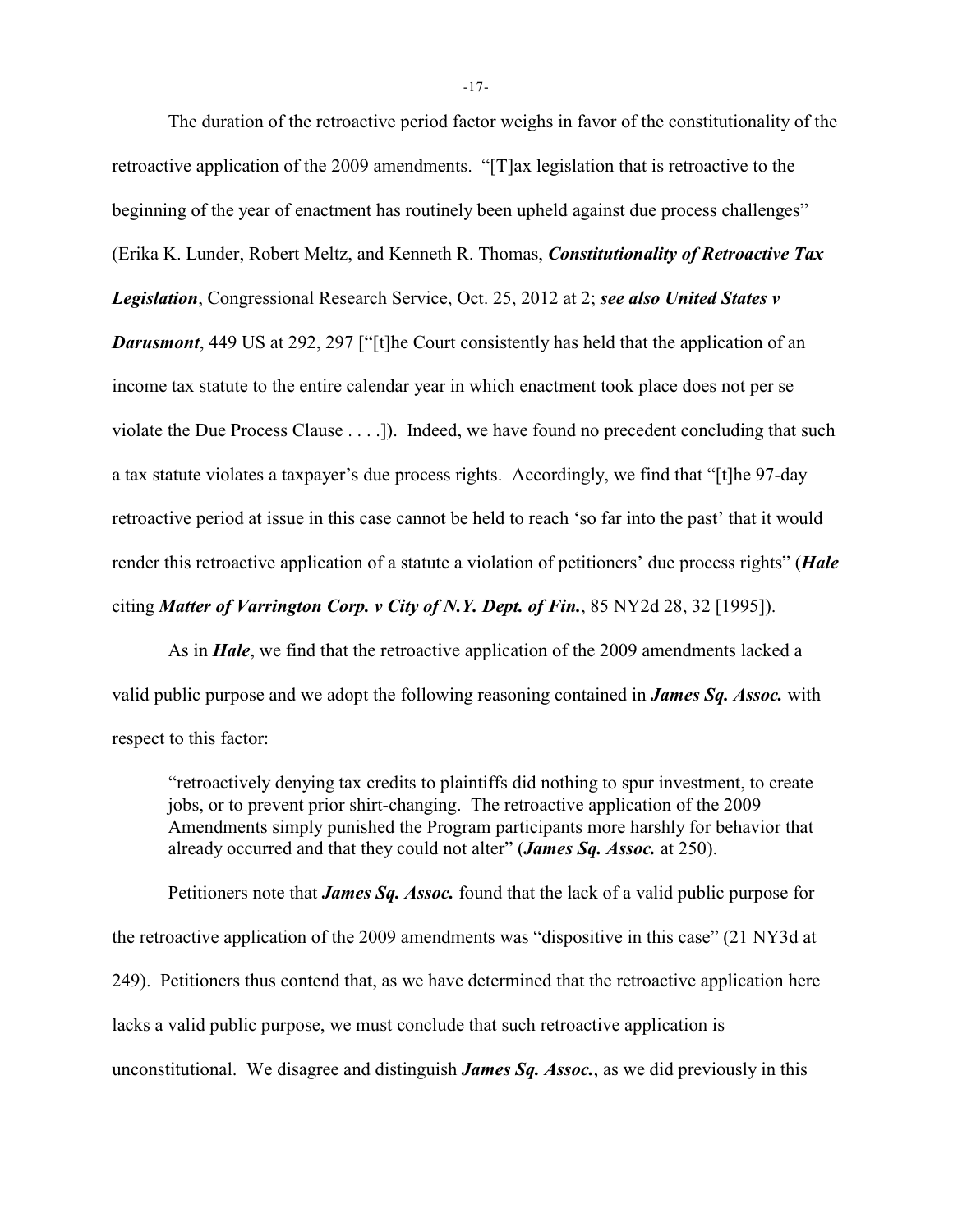decision, based on the significant difference between the 16 to 32-month retroactive period in that case and the 97-day retroactive period here. As we noted previously, considering that such relatively brief periods of retroactivity are routinely deemed constitutional (*Matter of Replan*, 70 NY2d at 455), we believe that *James Sq. Assoc.* would have made clear that its conclusion that the lack of a valid public policy was "dispositive" applied to any period of retroactivity and, indeed, would not have limited its conclusion on this point with the language "in this case."

Pursuant to the foregoing discussion we conclude, as we did in *Hale*, "that the extremely short period of retroactivity outweighs the lack of a public purpose under the circumstances of this case and hereby hold that the application of the 2009 Amendments in this instance does not violate petitioners' due process rights."

As noted, petitioners also contend, alternatively, that the square corners doctrine precludes the retroactive application of the 2009 amendments to the 2009 tax year with respect to petitioners' claims for QEZE tax credit. As applied to the present matter, petitioners assert that "the square corners doctrine requires the government to deal fairly with its citizens, eschewing inequitable practices" (*Residuary Trust A v Director, Div of Taxation*, 28 N.J. Tax 541, 546 [Superior Ct of N.J., App Div 2015]). Petitioners cite New Jersey cases that use the square corners doctrine to bar the retroactive application of a tax law under the specific facts of those cases (*see Residuary Trust A v Director, Div of Taxation*; *Harrington v Director, Div. of Taxation*, 29 N.J. Tax 370 [Tax Court of N.J. 2016]; *Milligan v Director, Div. of Taxation*, 29 N.J. Tax 381 [Tax Court of N.J. 2016]). Petitioners concede that there appear to be no New York cases employing this doctrine in a comparable context and thus no precedential authority for the use of the doctrine in the present matter.

-18-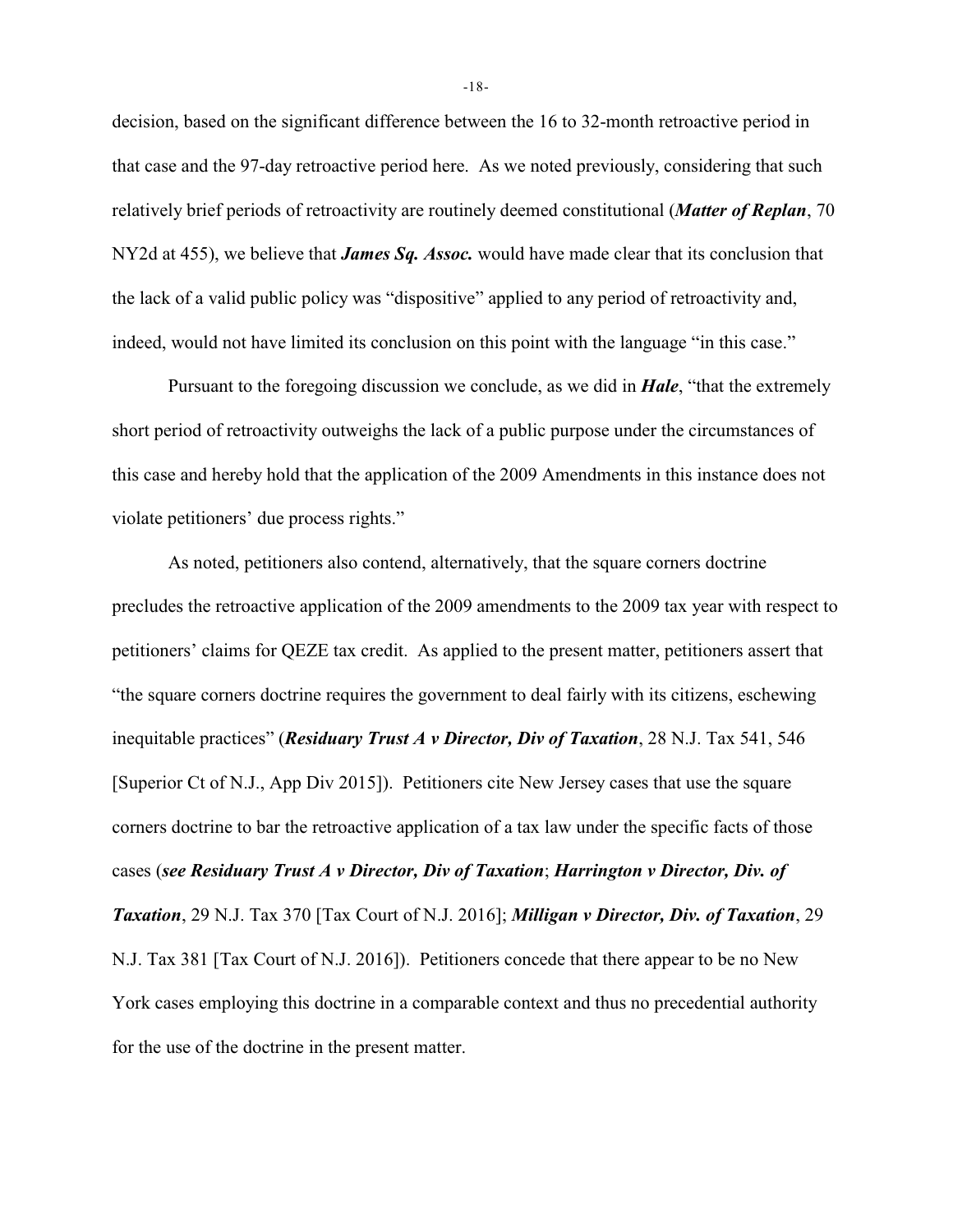We do not think that the square corners doctrine is properly applicable here. As discussed, the Legislature has made its intent clear regarding the 2009 amendments and we have found that the law as applied does not violate petitioners' rights to due process. Under such circumstances, we are compelled to follow the law (*see Matter of Turner Constr. Co. v State Tax Commn.*, 57 AD2d 201, 203 [3d Dept 1977] ["Public policy favors full and uninhibited enforcement of the Tax Law"]).

Although the resolution of the retroactivity and square corners issues is sufficient to deny petitioners' claims in this matter, for the sake of a complete record, we also address whether the garbage district charges and fire district charges are eligible real property taxes for purposes of the QEZE real property tax credit. We note that petitioners have the burden to prove unambiguous entitlement to the credit and that their interpretation of the relevant statute is the only reasonable one (*Matter of Jones*, Tax Appeals Tribunal, November 21, 2018).

Among the benefits available under the empire zones program, Tax Law § 15 provides a credit against tax for eligible real property taxes to QEZEs or, where, as here, the QEZE is a pass-through entity, owners of QEZEs. During the year at issue, the term eligible real property taxes was defined generally as real property taxes imposed on real property owned by the QEZE, located in the QEZE's empire zone, and paid by the QEZE (Tax Law former  $\S$  15 [e]). Subsequent case law clarified that the term excluded special ad valorem levies and special assessments as those terms are defined in Real Property Tax Law § 102 (14, 15) (*Matter of Stevenson v New York State Tax Appeals Trib.*, 106 AD3d 1146, 1148 [3d Dept 2013]) *citing Matter of Piccolo v New York State Tax Appeals Trib.*, 108 AD3d 107 [3d Dept 2013]). The garbage and fire districts here appear to be special districts as defined in Real Property Tax Law § 102 (16) and thus the charges appear to be special ad valorem levies or special assessments

-19-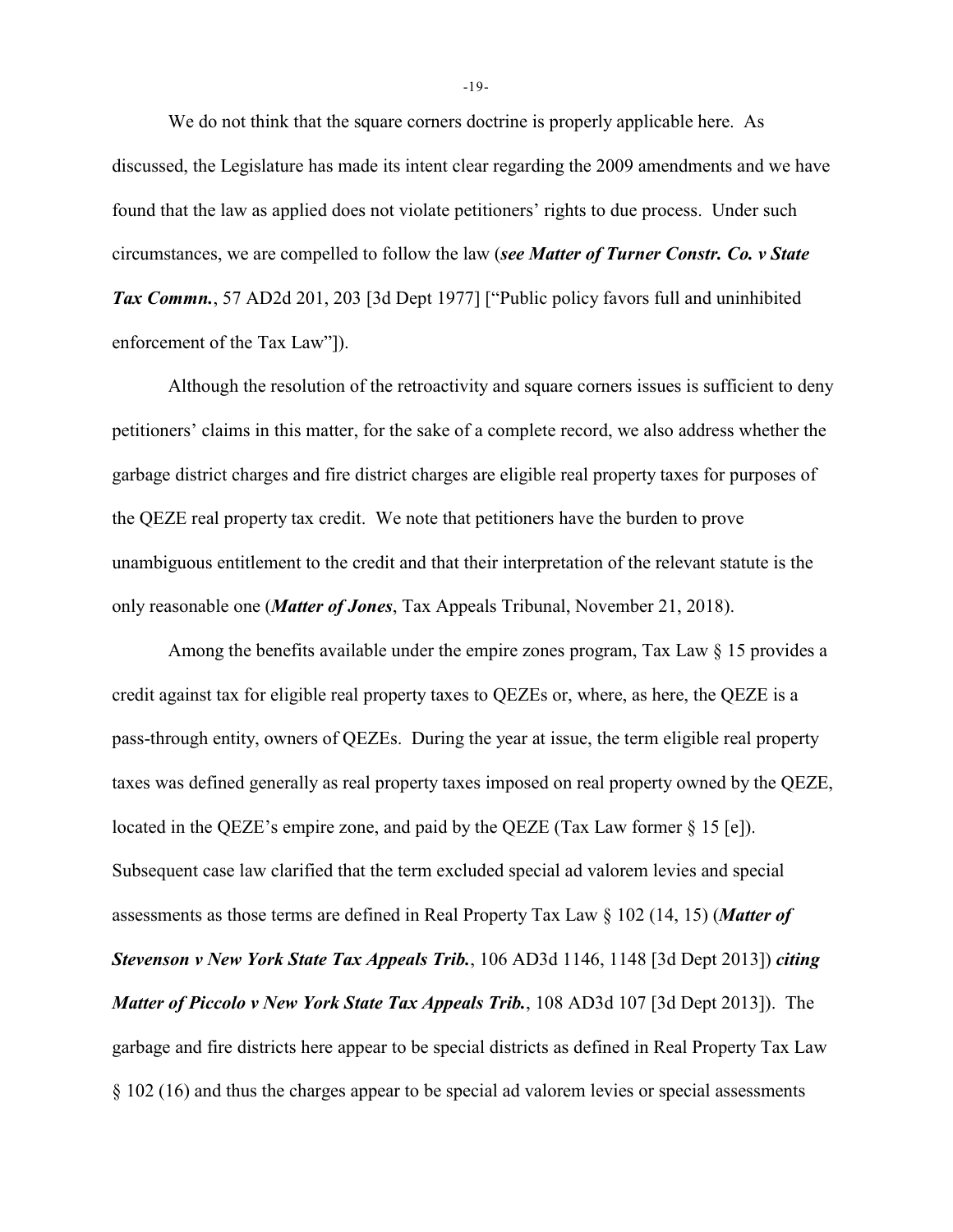intended to fund the continuing operation and maintenance of those districts. Such charges appear analogous to the sanitary district charges for the operation and maintenance of a sewer system deemed ineligible for the QEZE real property tax credit in *Matter of Stevenson v New York State Tax Appeals Trib.* and petitioners have offered no evidence to the contrary.

Petitioners cite a portion of Tax Law § 15 (e)'s definition of eligible real property taxes, as amended subsequent to 2009, to support their contention that the garbage and fire district charges are eligible for the credit. As such amendment was not part of the statute during the year in question, we do not consider this argument. Even if Tax Law § 15 (e) as amended subsequent to 2009 was relevant to the present matter, we note that petitioners have not addressed whether the charges at issue meet the exclusionary criteria also set forth in the amended provision (i.e., "The term 'tax' does not include . . .").

We conclude, therefore, that petitioners have failed to meet their burden to show that the garbage and fire district charges are eligible real property taxes for purposes of the credit under Tax Law  $\S$  15.

Accordingly, it is ORDERED, ADJUDGED and DECREED that:

1. The exception of Carl Montante, Sr. and Carol Montante, Timothy Montante, Laura Zaepfel, Michael and Alexendra Montante, and Carl Montante, Jr. and Wendy Montante is denied;

2. The determination of the Administrative Law Judge is affirmed;

3. The petitions of Carl Montante, Sr. and Carol Montante, Timothy Montante, Laura Zaepfel, Michael and Alexendra Montante, and Carl Montante, Jr. and Wendy Montante are denied; and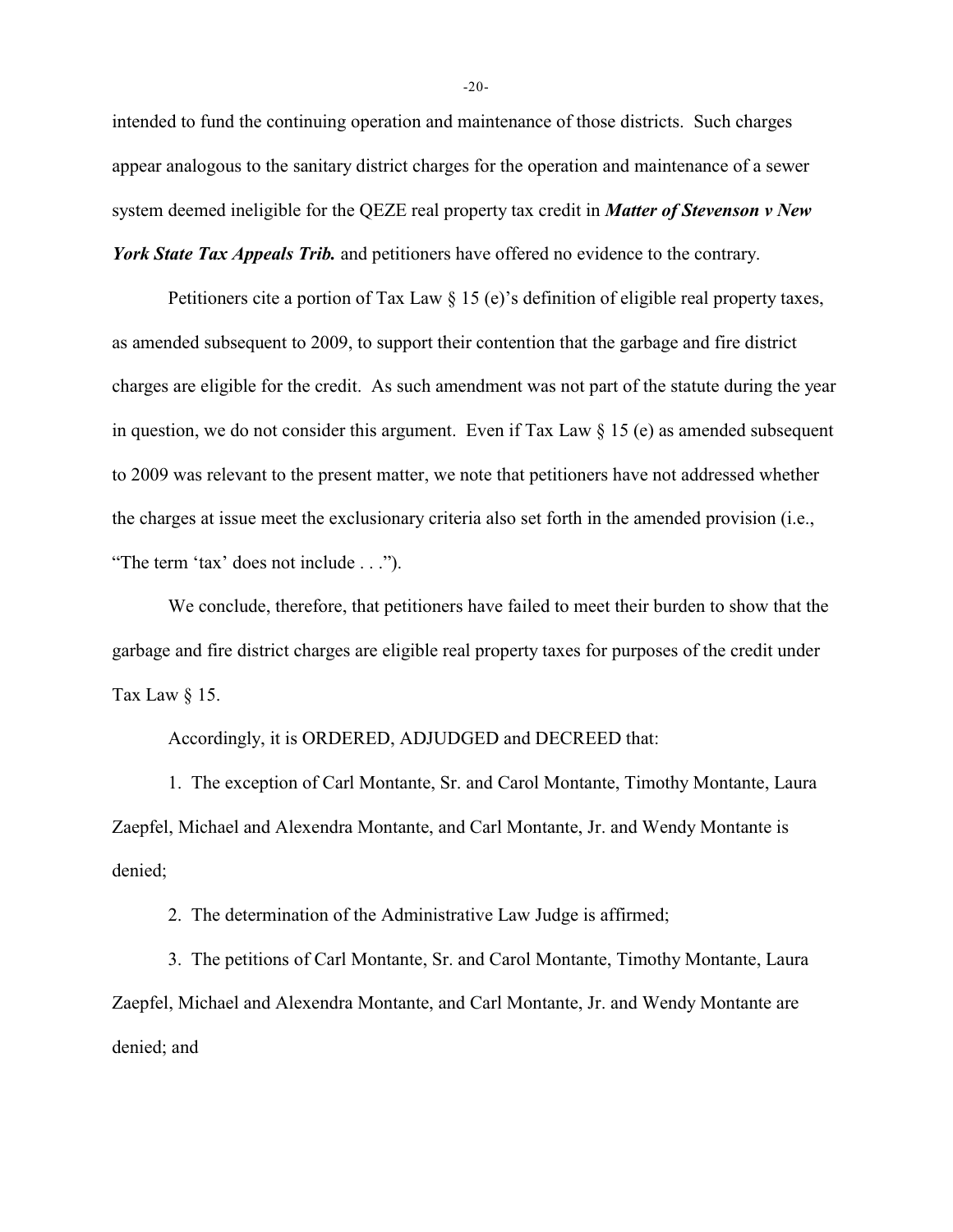4. The notices of disallowance issued to petitioners Carl Montante, Sr. and Carol Montante, Michael and Alexendra Montante, and Timothy Montante (*see* finding of fact 32) and the notices of deficiency issued to petitioners Laura Zaepfel, Carl Montante, Jr. and Wendy Montante (*see* finding of fact 35) are sustained.